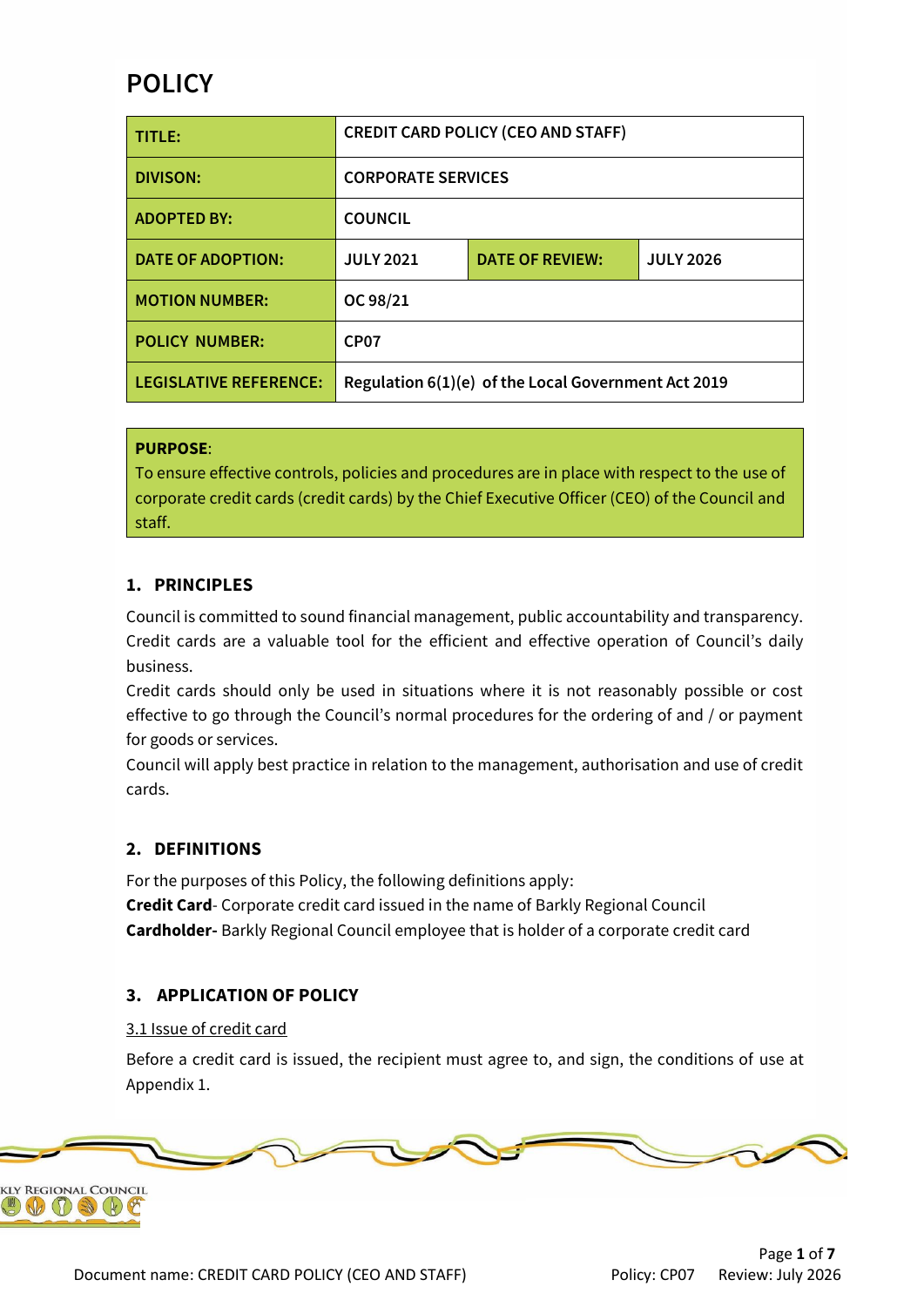Council will maintain a register of credit cards issued to the CEO and staff members, including details of the approval, the cardholder, the institution, expenditure limits and expiry date.

### 3.2 CEO credit card

- (a) Council will authorise the issue of a credit card to the CEO.
- (b) The credit card is to have no cash advance facilities.
- (c) Council may further limit the purposes for which the credit card may be used.

#### 3.3. Staff member credit card(s)

- (a) Credit Cards are only issued to officers that hold the positions with the required authority given to them by the Chief Executive Officer. Those positions are outlined in the Financial Delegation policy.
- (b) To be issued a credit card staff will be provided with a credit card request form from Finance. The form is provided by Barkly Regional Council's banking service provider. Staff may be required to prove their identity with the bank issuing the credit card.
- (c) Council officers issued with credit cards are in a position of trust with regard to the use of public funds. Improper use of that trust may render the cardholder liable to disciplinary action, legal action or criminal prosecution. All cardholders are to acknowledge receipt of the Credit Card Policy in form of a signed agreement.

### **4. CREDIT LIMIT**

- (a) The monthly maximum credit limit for credit cards is set in the financial delegations document. The Chief Executive Officer shall have the authority to determine, within this limit, to vary the credit limits for individual card holders.
- (b) Each card issued will have a single maximum transaction limit and monthly maximum credit limit. Cards will have no cash advance functionality.
- (c) In the case of an emergency situation, in line with the Council's disaster recovery plan, the Chief Executive Officer shall have the authority to raise credit limits for a short period of time above the maximum limit set in the financial delegations policy. Any such instances need to be reported to Council as soon as practical.

# **5. USE OF CREDIT CARD**

- (a) It is the responsibility of the cardholder to ensure that limits are not exceeded.
- (b) Any expenditure using the credit card must comply with legislative requirements, Council's procurement policy, delegations and directions.
- (c) Cardholders are responsible for the safe custody and security of the card and are liable for any misuse and associated costs.
- (d) All credit cards are to be reconciled monthly:
- (e) The CEO's credit card reconciliation is to be reviewed and subsequently approved by the Mayor.

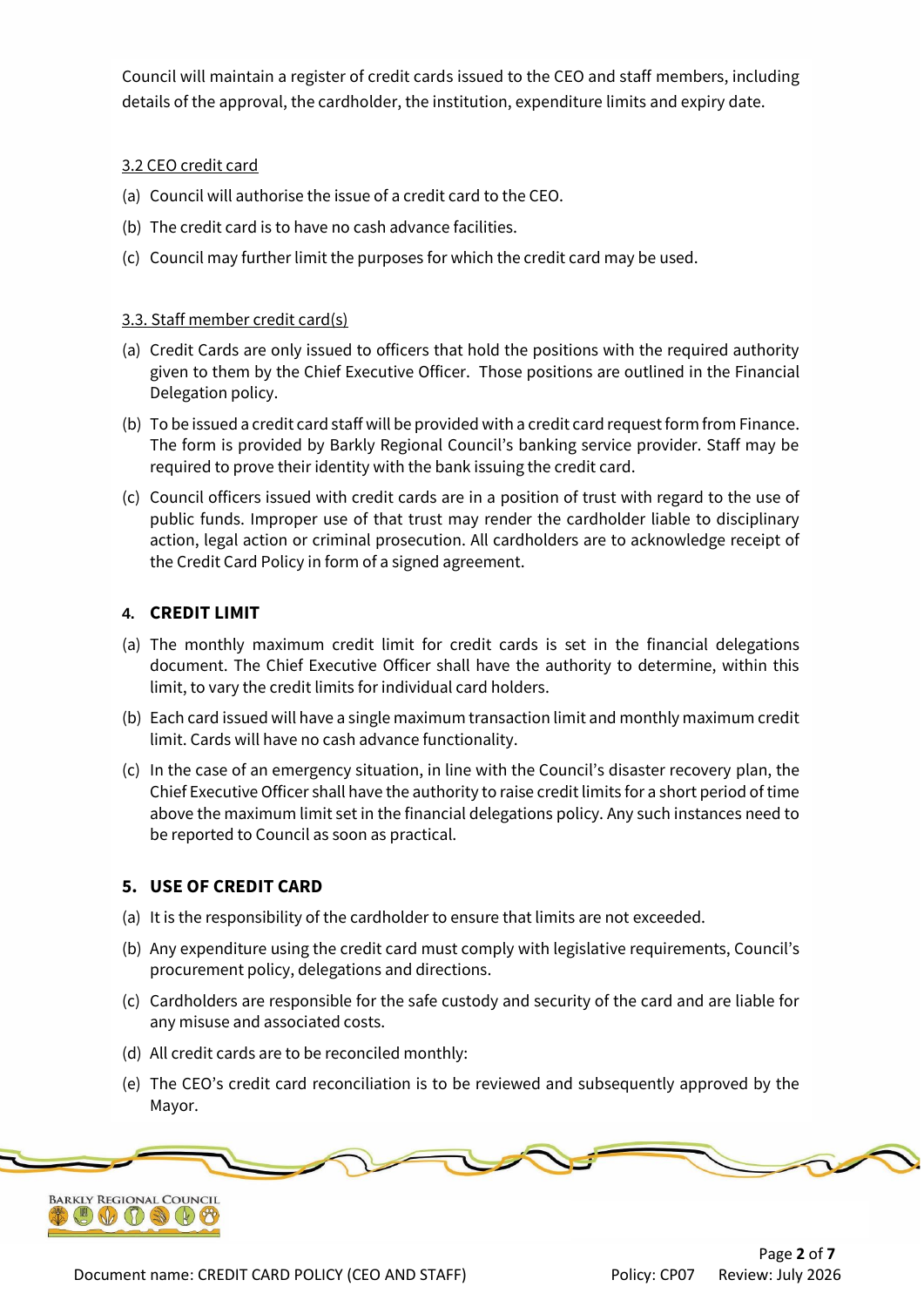- (f) All other staff credit card reconciliations are to be reviewed and subsequently approved by the relevant Director or CEO in line with delegations.
- (g) The cardholder must ensure that all required documentation specified below is kept in relation to every use of the credit card.
- (h) The cardholder must keep up to date with monthly reconciliations.
- (i) No private expenditure shall be incurred, even if private funds are transferred or repaid immediately, to offset the expenditure. This includes the payment of parking fines or speeding offences even if incurred whilst on Council business.
- (j) Should there be an accidental transgression, the Director of Corporate Services is to be notified immediately and the Council reimbursed. Where inappropriate expenditure occurs, the value of the expenditure shall be recovered from the cardholder.
- (k) Travel Related Transactions:
	- Transactions related to official travel and accommodation must be approved through the normal procurement procedures.
	- Incidental travel expenses covered by travel Allowance are not to be paid for by credit card.
- (l) Transactions by Phone
	- Transactions with corporate credit cards by phone are not encouraged, unless a receipt can be emailed or faxed through immediately.

#### **6. CARDHOLDER RESPONSIBILITIES**

- (a) Expenditure may only be incurred within the limits of the cardholder's financial delegation
- (b) The cardholder has to ensure that the credit card is maintained in a secure manner and guarded against improper use.
- (c) Cardholders are not to disclose their credit card details (including "PIN") to other corporate members. The number is to be kept strictly confidential to minimise opportunities for fraud.
- (d) All documentation regarding a credit card transaction is to be retained by the cardholder and produced as part of the reconciliation procedure.
- (e) Reconciliation is to be completed within five (5) working days of the date of the credit card statement being issued to the cardholder. The cardholder must follow responsibilities outlined by the card provider.
- (f) Credit cards are to be returned to Accounts Payable on or before the employee's termination date with a full acquittal of expenses.

# **7. REQUIRED SUPPORTING DOCUMENTATION**

Supporting documentation must be obtained by the cardholder for every expenditure when using the credit card.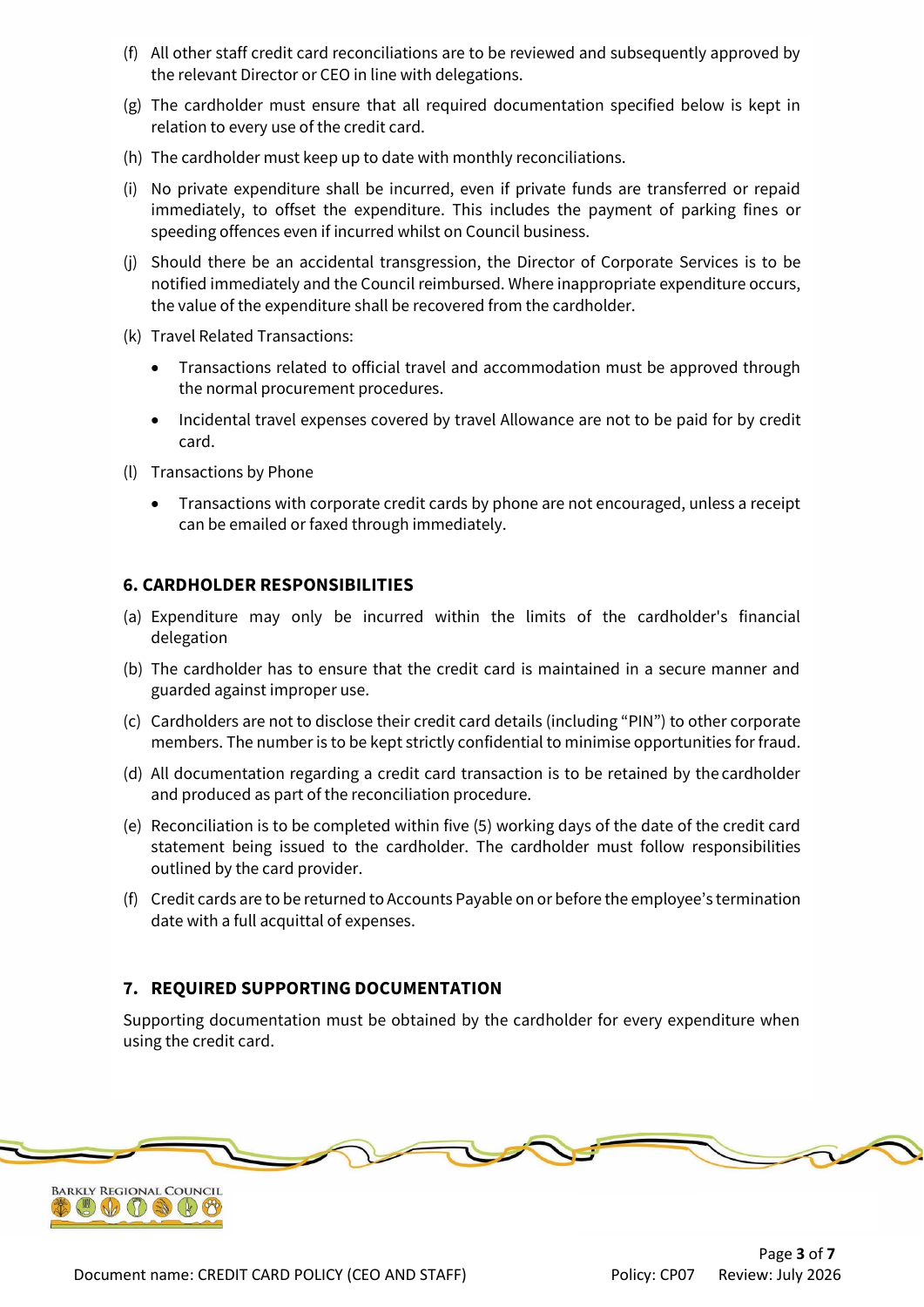For all transactions, there must be a tax invoice that includes all the details listed in Appendix G:

The standard machine receipt, which does not contain all of these details, is not acceptable, as the tax invoice must contain the criteria in Appendix 2 in order for the Council to reclaim GST.

#### **8. SUPPORTING DOCUMENTATION UNAVAILABE**

- (a) If the supporting documentation is for some reason lost or destroyed, a statutory declaration must be completed by the cardholder giving full details of the transaction and explaining why the documentation is not available.
- (b) A statutory declaration form can be found at [https://nt.gov.au/law/processes/statutory](https://nt.gov.au/law/processes/statutory-declarations)[declarations](https://nt.gov.au/law/processes/statutory-declarations)
- (c) Credit card reconciliations must not be approved without appropriate supporting documentation or an appropriate statutory declaration.
- (d) Where supporting documentation for the CEO's credit card purchase cannot be provided, the Mayor must not approve the monthly credit card reconciliation unless a statutory declaration is attached.
- (e) Where supporting documentation for a staff credit card purchase cannot be provided, CEO or relevant Director must not approve the monthly credit card reconciliation unless a statutory declaration is attached.

### **9. CREDIT CARD RECONCILIATIONS**

- (a) Each cardholder will be issued with a monthly credit card statement listing all their purchase transactions for that particular month.
- (b) It is the responsibility of the cardholder to match their supporting documentation to the monthly statement and return all documentation within five days of receiving the statement.
- (c) The reconciliation must include information for each transaction.
- (d) The Mayor approves the reconciliation of the CEO's credit card.
- (e) Repeated failure to meet the required timeframe by the CEO must be brought to the attention of Council, and the Council must consider whether it is appropriate for the CEO to continue being a cardholder.
- (f) Repeated failure to meet the required timeframe by a staff member must be brought to the attention of CEO, and the CEO must consider whether it is appropriate for the staff member to continue being a cardholder.
- (g) Where the CEO's credit card has been inadvertently used for personal use, the Mayor must not approve the monthly credit card reconciliation unless the amount has been repaid to Council and a receipt is attached.
- (h) Where a staff member's credit card has been inadvertently used for personal use, the CEO or relevant Director must not approve the monthly credit card reconciliation unless the amount has been repaid to Council and a receipt is attached.

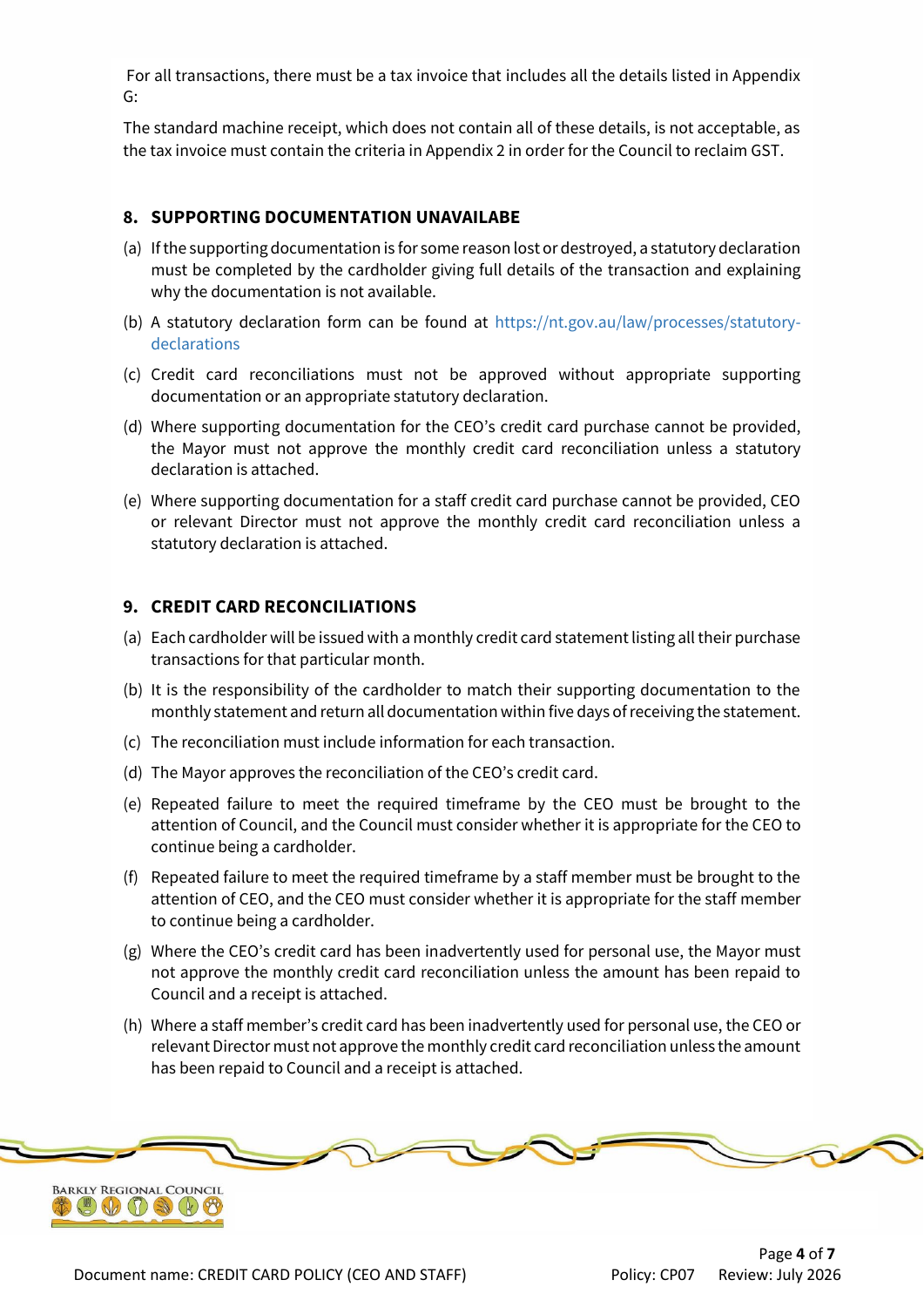#### **10.DISPUTED TRANSACTIONS**

- (a) Barkly Regional Council is responsible for paying all accounts on the monthly credit card statement and the bank processes a direct debit from the operational bank account for such.
- (b) It is the Cardholder's responsibility to investigate with the supplier to determine the causes of the discrepancy. Only if this process does not resolve the dispute the cardholder needs to inform Finance, who will initiate a formal dispute process with the bank.
- (c) A formal dispute process will require the cardholder to fill in a dispute form from the bank. A finance staff member will facilitate the process between the staff member and the bank.
- (d) Any amounts in dispute need to be highlighted on the credit card statement and will be debited to a suspense account until resolved.

# **11.CREDIT CARD CANCELLATION AND REPLACEMENT**

- (a) If a credit card is lost or stolen, the cardholder must immediately contact the issuing institution to report the loss and cancel the card. The cardholder, the matter must be reported to the Finance Manager.
- (b) Advice of a damaged credit card is to be provided to the Finance Manager who will, if duly authorised by the Chief Executive Officer arrange a replacement.

# **12.RETURN OF CREDIT CARD**

- (a) The cardholder is to return the credit card to the Council as soon as the card is no longer required or, if leaving the Council, on or before the last day with Council.
- (b) The CEO is to ensure that all returned credit cards are cancelled, destroyed and that the register is updated.

#### **13. FINANCE SERVICES RESPONSIBILITIES**

The Finance Manger will ensure that the following responsibilities will be met by Finance Services:

- (a) Arrange issues and cancellations of credit cards Finance will keep a Register of Corporate Credit Card Holders, detailing card holder name, card number, credit limit and expiry date for all cards. The Register shall be kept up to date and reflect any changes notified to the corporate card supplier.
- (b) Provide cardholders with the policy, and where required any changes to the policy and their responsibilities and obligations as cardholders.
- (c) Process payments of credit cards. This includes ensuring all required documentation is attached and relevant officers have signed the statements.
- (d) Arrange for all cardholders to sign the Corporate Credit Cardholder Agreement with application for the credit card.
- (e) Assist with formal dispute process

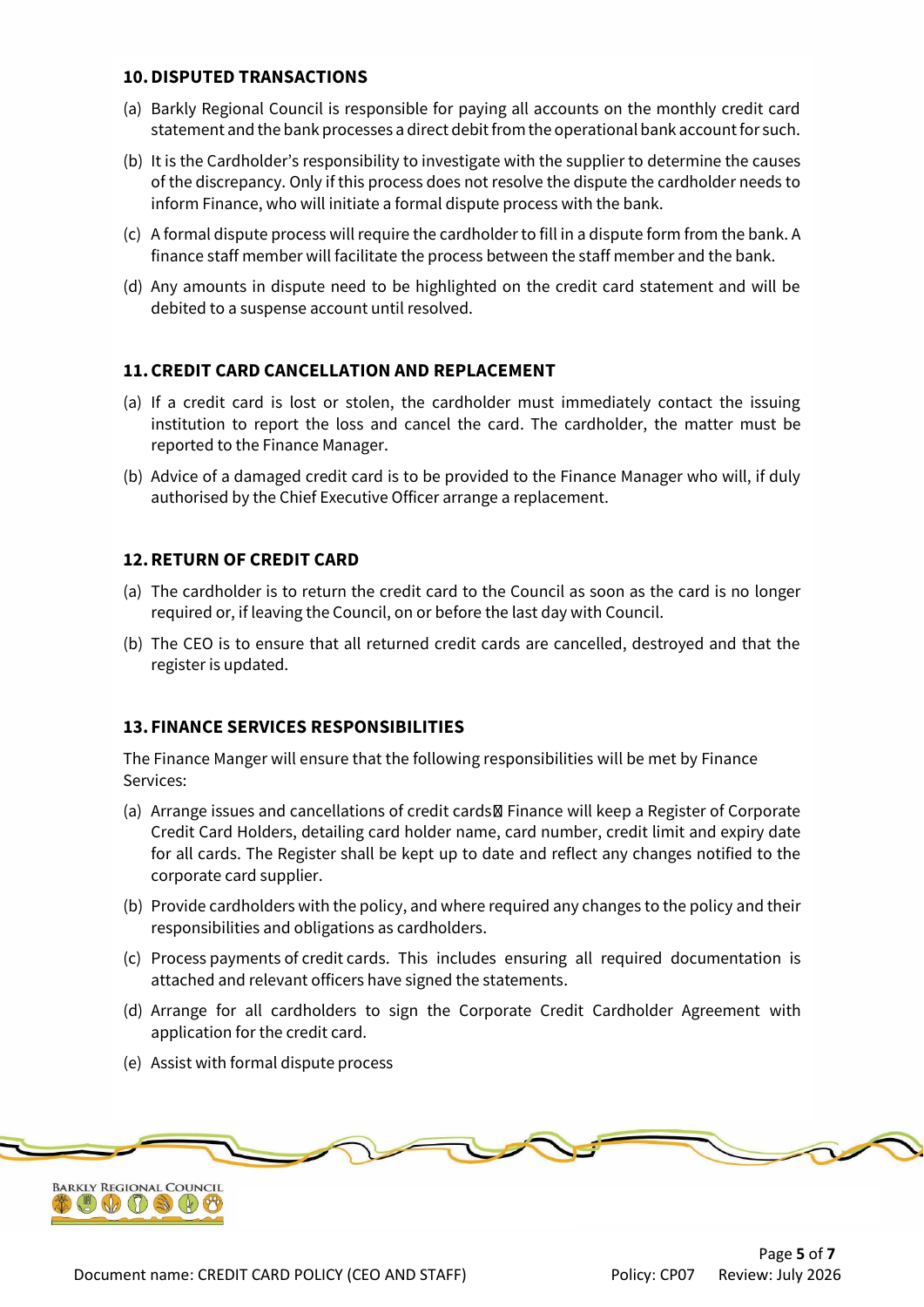# **Appendix 1 – Corporate Credit Cardholder Agreement**

Cardholder's name:

#### Credit limit (monthly): **\$**

Transaction amount limit: **\$**

#### **ACKNOWLEDGEMENT**

I have read the attached policy, acknowledge receipt of the Council Corporate Credit Card (Credit Card) and I agree that I will strictly comply with the policy. In particular I note that:

- 1. As the Cardholder I am responsible for all purchases on the Credit Card. I will not use the Credit Card, nor permit it to be used, other than for official Council purposes. I will ensure security of the Credit Card at all times and will not permit the Credit Card to be used by any other person.
- 2. The Credit Card may only be used in situations where it is not reasonably possible to use Council's normal procedures to pay for transactions.
- 3. I will ensure that personal expenditure is not charged to the Credit Card.
- 4. I will be personally liable for expenditure that is not authorised and / or cannot be shown to be related to the business of the Council.
- 5. I will retain all original supporting documentation and ensure that the documentation meets the requirements specified at clause 7 in the attached policy.
- 6. Monthly statements will be reconciled and returned with the required documentation within *five days* of my receipt of the statement.
- 7. If the Credit Card is lost or stolen, I will immediately take the steps set out at clause 11 in the attached policy.

| Credit Card number:      | Credit Card expiry date: |
|--------------------------|--------------------------|
| Signature of Cardholder: | Signature date:          |